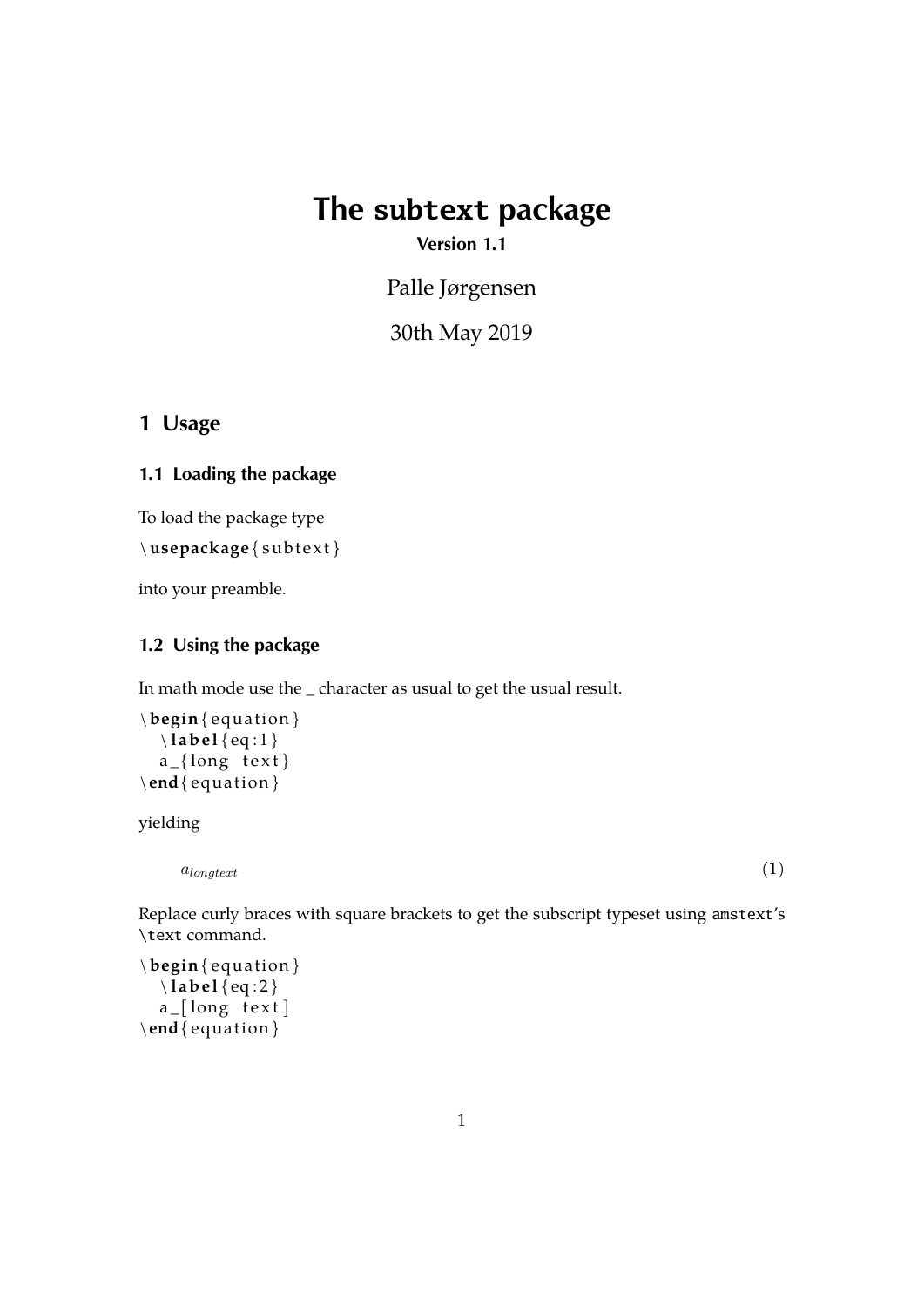#### yielding

 $a_{\text{long text}}$  (2)

That's all!

## **1.3 Package options**

Due to the behaviour of the amstext \text command, the typeface of the text within the brackets is the same as the surrounding text. This may not always be desirable – I myself often find it somewhat annoying. Thus there are two package options

upright Makes the text within the brackets be in upright shape. The font family (sans serif, serif or others) and the series (e.g. boldface) is the same as the surrounding text. This is the authors favourite.

normal Makes the text within the brackets be in the documents \normalfont style.

# **2 License**

The license of subtext.sty and related files is GNU GENERAL PUBLIC LICENSE.

#### **GNU GENERAL PUBLIC LICENSE**

Version 3, 29 June 2007

Copyright (C) 2007 Free Software Foundation, Inc. <https://fsf.org/> Everyone is permitted to copy and distribute verbatim copies of this license document, but changing it is not allowed. <https://www.gnu.org/licenses/why-not-lgpl.html>.

*View COPYING for the full license.*